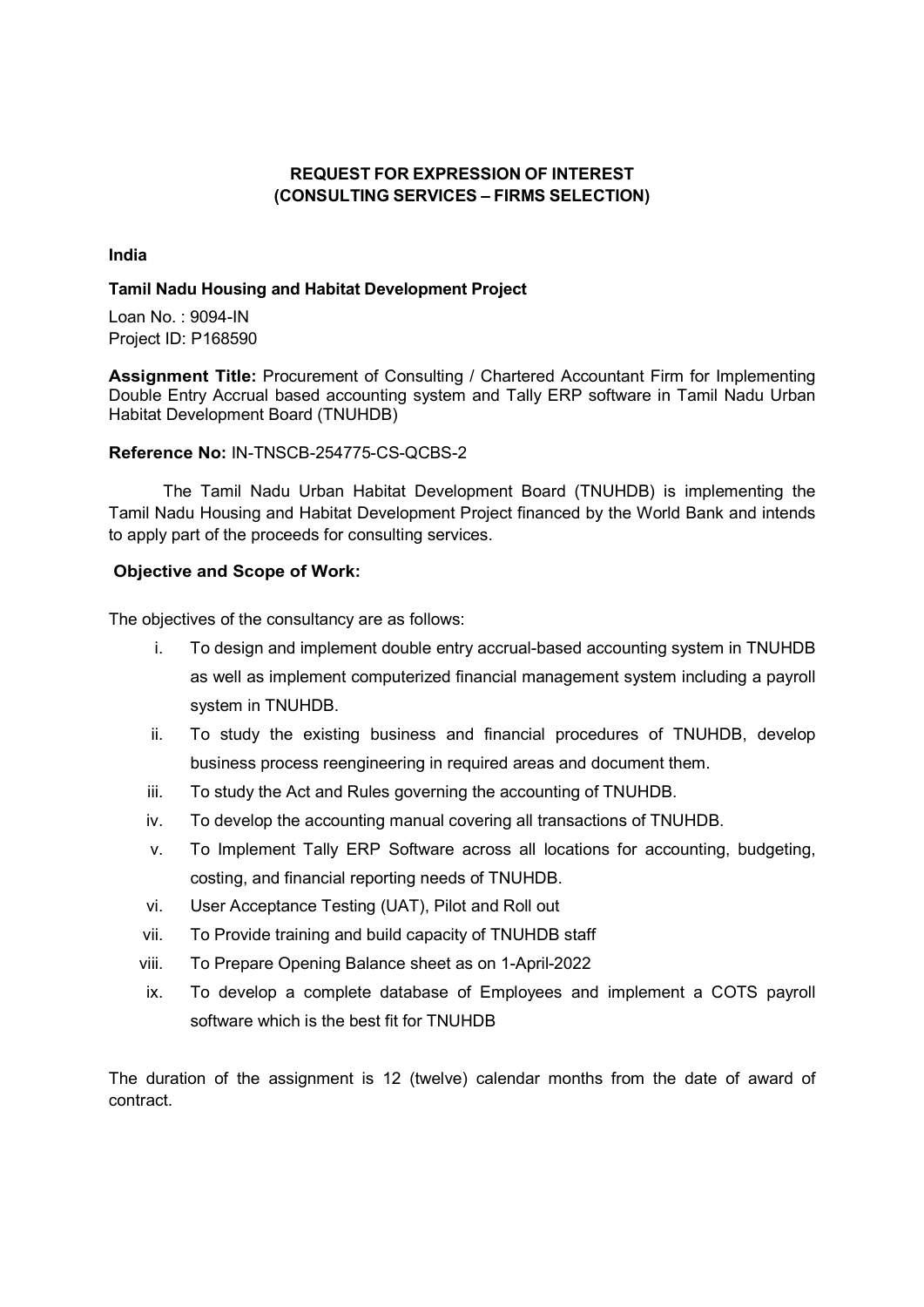The detailed Terms of Reference (TOR) for the assignment can be found at the following websites: www.tnscb.org/procurement/ and http://www.tenders.tn.gov.in

The Tamil Nadu Urban Habitat Development Board, Government of Tamil Nadu now invites eligible Consulting / Chartered Accountant firm to indicate their interest in providing the Services. Interested Consultants should provide information demonstrating that they have the required qualifications and relevant experience to perform the Services.

# The short-listing criteria are:

|                | <b>Position</b>                          | Qualifications                                                                                                                                                                                                                                                                                                                             |                                                                                                                                                                                                                                                                                                                                                                                                                                                                                                                                                                                                                                                                                                                                                                             |
|----------------|------------------------------------------|--------------------------------------------------------------------------------------------------------------------------------------------------------------------------------------------------------------------------------------------------------------------------------------------------------------------------------------------|-----------------------------------------------------------------------------------------------------------------------------------------------------------------------------------------------------------------------------------------------------------------------------------------------------------------------------------------------------------------------------------------------------------------------------------------------------------------------------------------------------------------------------------------------------------------------------------------------------------------------------------------------------------------------------------------------------------------------------------------------------------------------------|
| S.<br>No.      |                                          |                                                                                                                                                                                                                                                                                                                                            | <b>Experience</b>                                                                                                                                                                                                                                                                                                                                                                                                                                                                                                                                                                                                                                                                                                                                                           |
| 1.             | Project Team<br>Leader - One<br>position | A member of the ICAI with<br>$\bullet$<br>ten years of experience<br>Additional qualification in<br>$\bullet$<br>Certified<br>Information<br>Systems Auditor or similar<br>qualification would be an<br>added advantage<br>Good knowledge of Tally<br>$\bullet$<br>software<br>Good knowledge of Tamil<br>$\bullet$<br>and English         | Minimum<br>of<br>10<br>$\bullet$<br>years<br>experience<br>demonstrated<br>in<br>financial<br>corporate<br>management<br>including<br>BPR;<br>assessing,<br>designing and implementation of<br>Tally accounting and HR systems;<br>Demonstrate<br>knowledge<br>of<br>$\bullet$<br>Accounting Standards as well<br>as<br>Companies Act.<br>Demonstrate<br>Experience<br>in.<br>$\bullet$<br>providing training to staff<br>Demonstrate<br>Experience<br>in<br>$\bullet$<br>preparing accounting manuals<br>Experience<br>Demonstrate<br>in.<br>$\bullet$<br>preparing training materials<br>Has worked in at least one similar<br>assignment during the last 5 years<br>as a Team Leader.<br>Experience of working in similar<br>boards Companies will be<br>an<br>advantage |
| $\overline{2}$ | Accounts<br>Experts-Two<br>positions     | A member of the ICAI with<br>$\bullet$<br>five years of experience<br>Good knowledge of Tally<br>$\bullet$<br>software<br>Good knowledge of Tamil<br>$\bullet$<br>and English<br>Additional qualification in<br>$\bullet$<br>Certified<br>Information<br><b>Systems Auditor or similar</b><br>qualification would be an<br>added advantage | Minimum 5 years of experience<br>$\bullet$<br>Experience in implementation of<br>$\bullet$<br>Tally;<br>Good knowledge of accounting<br>$\bullet$<br>standards.<br>Experience<br>in<br>preparing<br>$\bullet$<br>accounting manuals<br>Experience of working in similar<br>$\bullet$<br>boards Companies will<br>be<br>an<br>advantage<br>Has<br>worked<br>Similar<br>in<br>$\bullet$<br>assignments<br>Has prepared Opening Balance<br>$\bullet$<br><b>Sheets</b><br>Has provided training to staff                                                                                                                                                                                                                                                                        |

#### The Consultancy/ Chartered Accountant firm must possess the required expertise: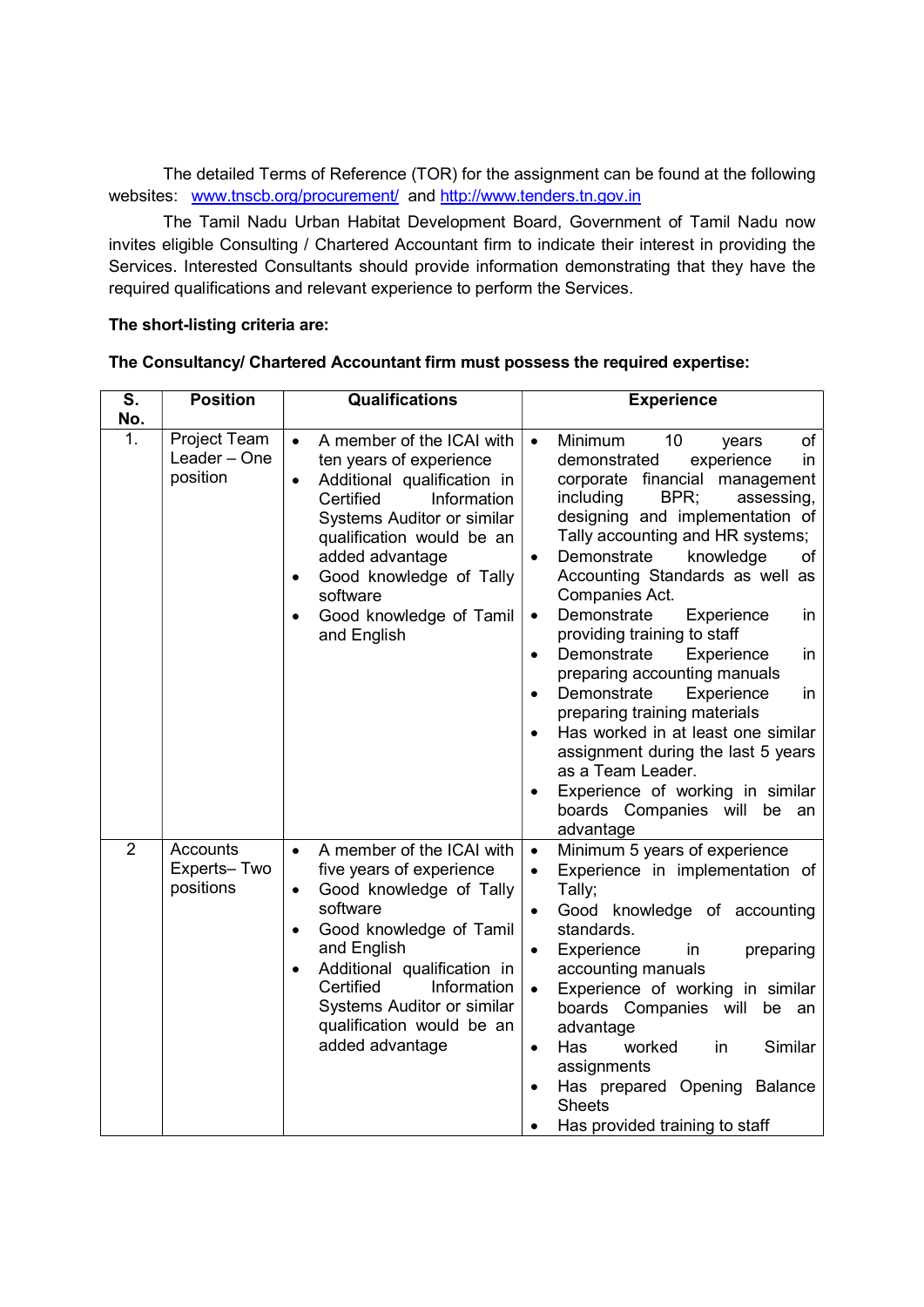| S.<br>No. | <b>Position</b>                                 | Qualifications                                                                                                                                                                | <b>Experience</b>                                                                                                                                                                                                                                                                                                                                                                                 |
|-----------|-------------------------------------------------|-------------------------------------------------------------------------------------------------------------------------------------------------------------------------------|---------------------------------------------------------------------------------------------------------------------------------------------------------------------------------------------------------------------------------------------------------------------------------------------------------------------------------------------------------------------------------------------------|
|           |                                                 |                                                                                                                                                                               | Knowledge of Companies act will<br>$\bullet$<br>be helpful                                                                                                                                                                                                                                                                                                                                        |
| 3         | Finance<br>Training<br>Expert – One<br>position | of<br>member<br>A<br>$\bullet$<br>CA/ICWAI/MBA with five<br>years of experience<br>Good knowledge of Tally<br>$\bullet$<br>software<br>Good knowledge of Tamil<br>and English | Minimum 5 years of experience in<br>working and preparing accounting<br>manuals<br>Experience in implementation of<br>$\bullet$<br>Tally;<br>Good knowledge of accounting<br>$\bullet$<br>Experience in providing training<br>٠<br>Experience in preparing training<br>materials<br>Similar<br>Has<br>worked<br>in.<br>$\bullet$<br>assignments<br>Experience of working in Relevant<br>$\bullet$ |
|           |                                                 |                                                                                                                                                                               | sector boards/Companies will be<br>an advantage                                                                                                                                                                                                                                                                                                                                                   |

The lists of documents to be submitted along with the Expressions of Interest for Shortlisting the EoIs are given below:

- 1. Copy of the Certificate of Incorporation and constitutional documents.
- 2. Certified copy of the audited financial statements (OR) certificate from the statutory auditor (i.e 2018-19, 2019-20, 2020-21).
- 3. Self-certification of details of the experience.
- 4. Copy of work orders for completed assignments

(OR) Work completion certificates from client (OR)

In case of ongoing consultancy, the completion should be substantial (at least 75% of the technical deliverables has been submitted to client satisfaction).Letter from client stating the status of delivery along with work order to be submitted.

- 5. Self-Certification of list of such staff with qualification and experience as per format provided.
- 6. Provide office address as well as branches within Tamil Nadu.

Note: Key Experts will not be evaluated at the short-listing stage of EoI.

The Consulting / Chartered Accountant firm may submit other documents considered important, which are not listed above, to justify general qualifications and qualifications relevant to the assignment.

The attention of interested Consultants is drawn to Section III, paragraphs, 3.14, 3.16, and 3.17 of the World Bank's prevailing "Procurement Regulations for IPF Borrowers", setting forth the World Bank's policy on conflict of interest.